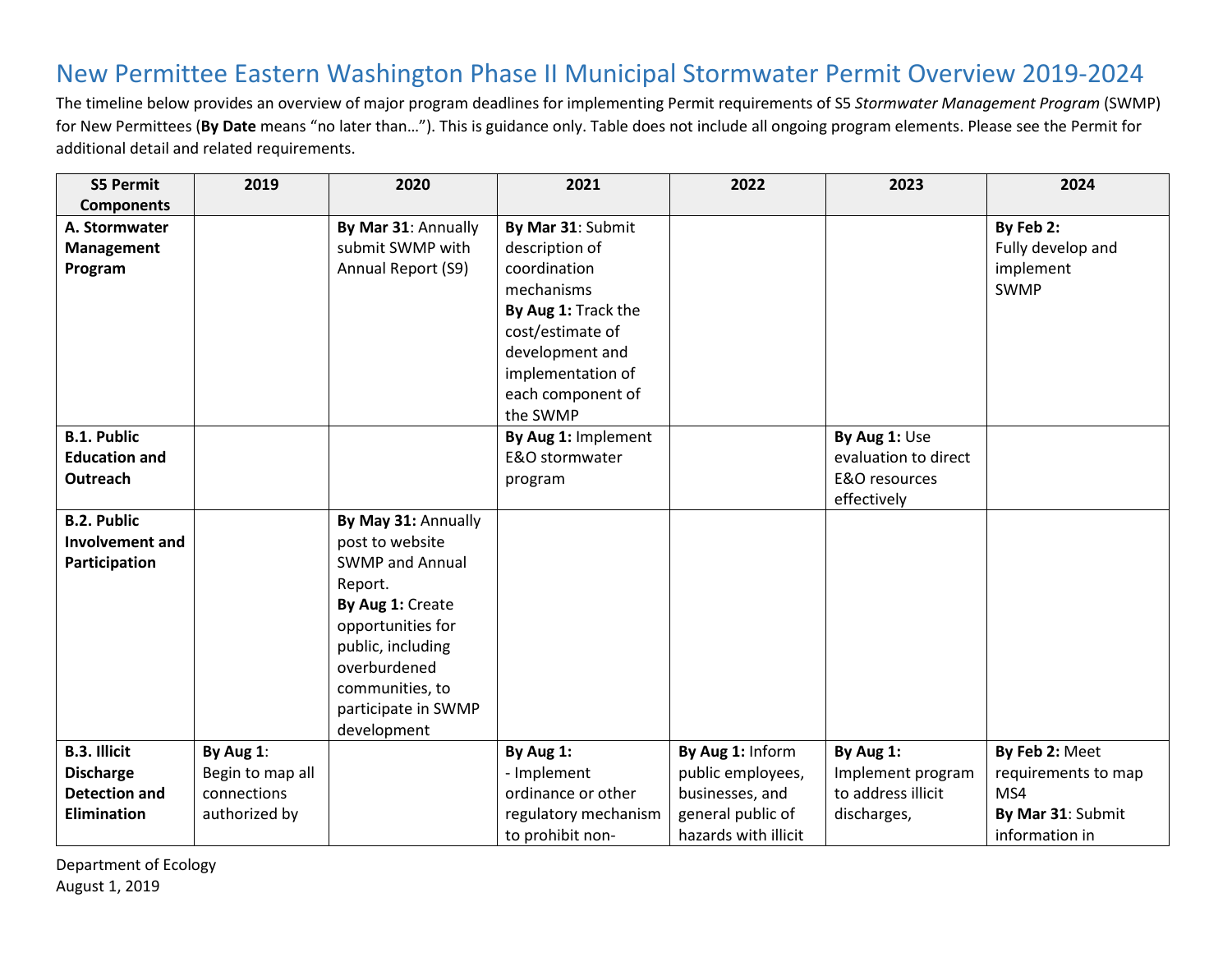| <b>S5 Permit</b>       | 2019            | 2020 | 2021                   | 2022              | 2023                 | 2024          |
|------------------------|-----------------|------|------------------------|-------------------|----------------------|---------------|
| <b>Components</b>      |                 |      |                        |                   |                      |               |
|                        | Permittee after |      | stormwater, illicit    | discharges and    | including spills and | WQwebIDDE for |
|                        | August 1, 2019  |      | discharges into MS4.   | improper disposal | illicit connections  | annual report |
|                        |                 |      | - Implement program    | of waste.         |                      |               |
|                        |                 |      | to detect and identify |                   | By Dec 31: Field     |               |
|                        |                 |      | illicit discharges &   |                   | assess 12% of the    |               |
|                        |                 |      | connections            |                   | MS4. Track total %   |               |
|                        |                 |      | - Develop training     |                   | of MS4 screened.     |               |
|                        |                 |      | program for IDDE and   |                   |                      |               |
|                        |                 |      | field staff            |                   |                      |               |
| <b>B.4.</b>            |                 |      |                        | By Dec 31: Adopt  |                      |               |
| <b>Construction</b>    |                 |      |                        | and implement     |                      |               |
| <b>Site Stormwater</b> |                 |      |                        | construction      |                      |               |
| <b>Runoff Control</b>  |                 |      |                        | stormwater        |                      |               |
|                        |                 |      |                        | ordinance,        |                      |               |
|                        |                 |      |                        | regulations, and  |                      |               |
|                        |                 |      |                        | program that      |                      |               |
|                        |                 |      |                        | meets the         |                      |               |
|                        |                 |      |                        | requirements and  |                      |               |
|                        |                 |      |                        | follows SWMMEW    |                      |               |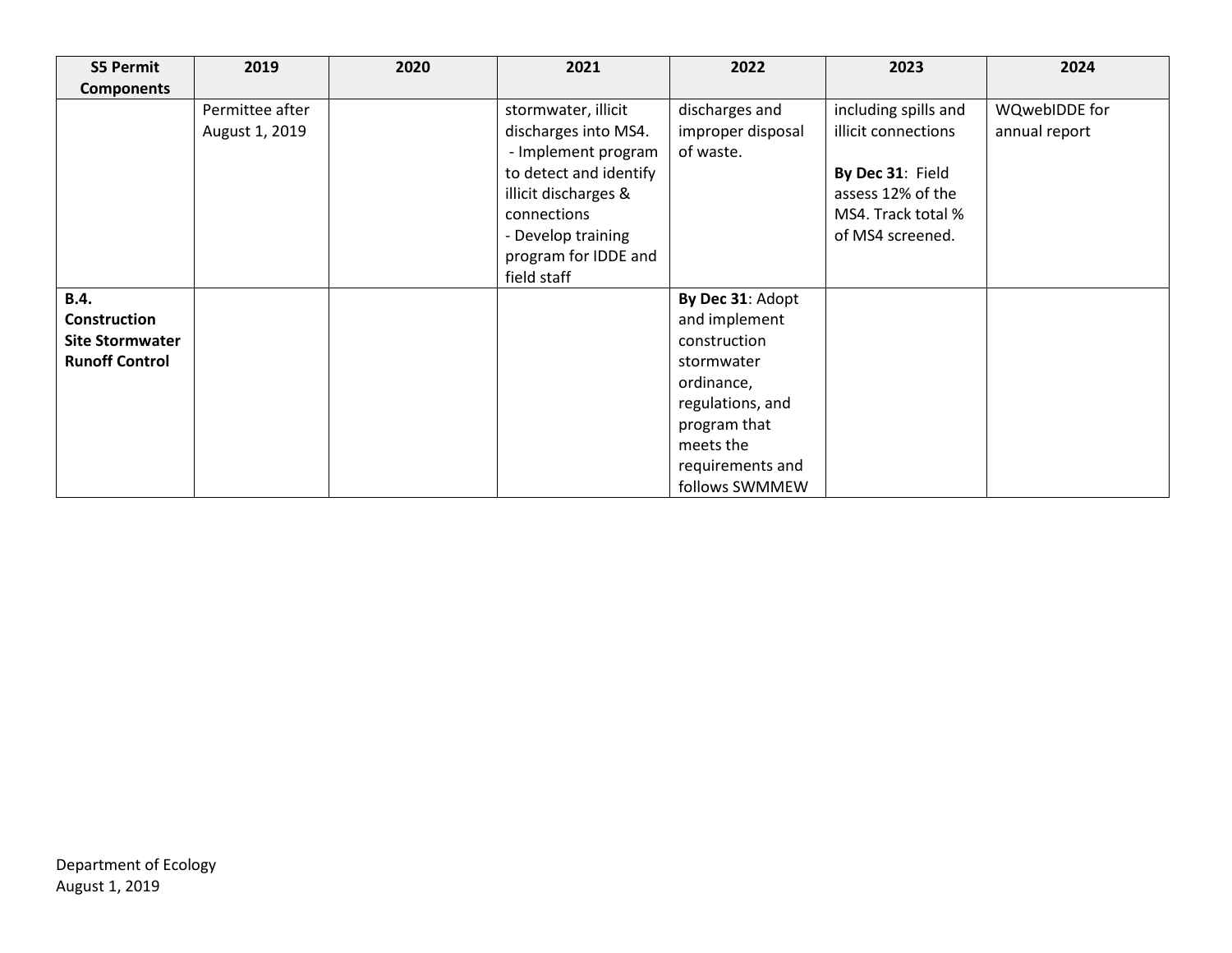| <b>S5 Permit</b>      | 2019 | 2020 | 2021 | 2022              | 2023               | 2024 |
|-----------------------|------|------|------|-------------------|--------------------|------|
| <b>Components</b>     |      |      |      |                   |                    |      |
| B.5. Post-            |      |      |      | By Dec 31: Adopt  |                    |      |
| construction          |      |      |      | and implement     |                    |      |
| <b>Runoff Control</b> |      |      |      | program for post- |                    |      |
|                       |      |      |      | construction      |                    |      |
|                       |      |      |      | stormwater        |                    |      |
|                       |      |      |      | management        |                    |      |
|                       |      |      |      | - Train staff     |                    |      |
| <b>B.6. Municipal</b> |      |      |      |                   | By Dec 31:         |      |
| <b>Operations and</b> |      |      |      |                   | - Develop and      |      |
| <b>Maintenance</b>    |      |      |      |                   | implement O&M      |      |
|                       |      |      |      |                   | plan               |      |
|                       |      |      |      |                   | - Implement        |      |
|                       |      |      |      |                   | SWPPPs for heavy   |      |
|                       |      |      |      |                   | equipment          |      |
|                       |      |      |      |                   | maintenance or     |      |
|                       |      |      |      |                   | storage            |      |
|                       |      |      |      |                   | yards/facilities   |      |
|                       |      |      |      |                   | - Inspect all      |      |
|                       |      |      |      |                   | stormwater         |      |
|                       |      |      |      |                   | treatment and      |      |
|                       |      |      |      |                   | flow control       |      |
|                       |      |      |      |                   | facilities every 2 |      |
|                       |      |      |      |                   | years              |      |
|                       |      |      |      |                   | - Inspect catch    |      |
|                       |      |      |      |                   | basins & inlets at |      |
|                       |      |      |      |                   | least once; and    |      |
|                       |      |      |      |                   | every 2 years      |      |
|                       |      |      |      |                   | thereafter         |      |
|                       |      |      |      |                   | - Train staff      |      |